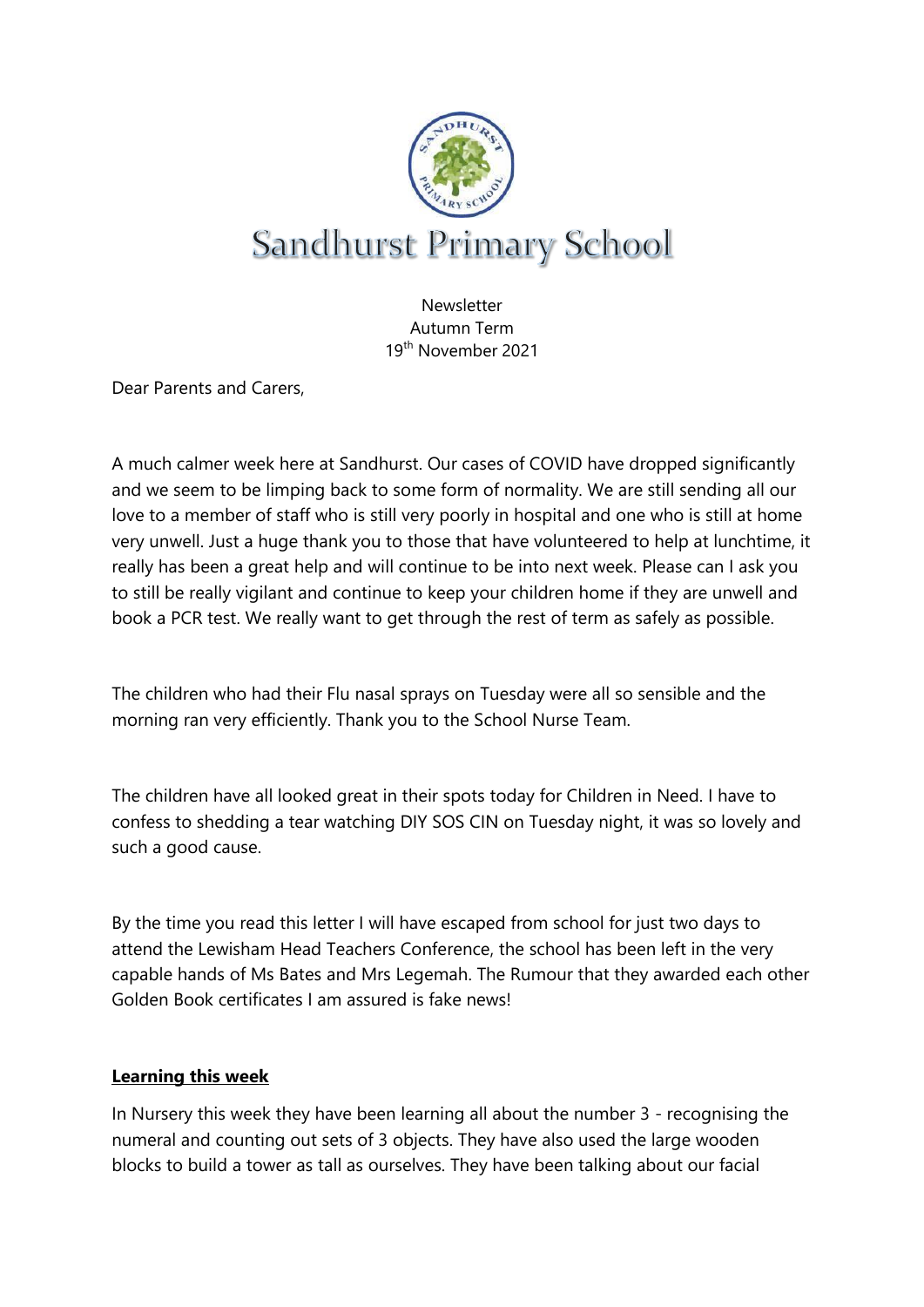features, singing "Head, Shoulders, Knees and Toes" and naming the different parts of our face, before drawing and painting black and white portraits of themselves.

Reception children have enjoyed reading 'Funnybones' this week and have been busy cutting out bones and arranging them into the right place to make human, and even dog skeletons! They wrote in speech bubbles and imagined what Big skeleton would say to Dog skeleton. In maths, the children have been finding ways to make five and singing all sorts of songs about the number five.

In Year One this week they have been using their imaginations to create some excellent short stories. In maths they have been investigating teen numbers using practical equipment, they have been looking at how many tens and ones teen numbers have and placing them in order.

This week Year 2 have been sequencing the order of events during The Great Fire of London and writing accounts of what happened. In Maths they have been working on their number bond knowledge, understanding what ten more and less than a given number is and adding three single digit numbers together. Year 2 have also enjoyed Science this week where they have focused on exploring which materials different objects are made from.

Year 3 have had an amazing week finding out about shadows, how light is reflected and carried out an experiment. They have learnt about the Celts and painted their faces with woad patterns. In maths they have been learning about equal groups ready to multiply next week.

Year 4 have been focusing on the 6 times table and have been naming electrical components and creative circuits. They have also been using watercolours to create dragon images for the cover of their dragon story books.

In English, Year 5 have really enjoyed reading extracts from Howard Carter's diary and they have tried incorporating 1920's language into their writing. In Maths, they have been learning how to use long multiplication and used the inverse to solve problems. This week in science the children looked at balanced and unbalanced forces.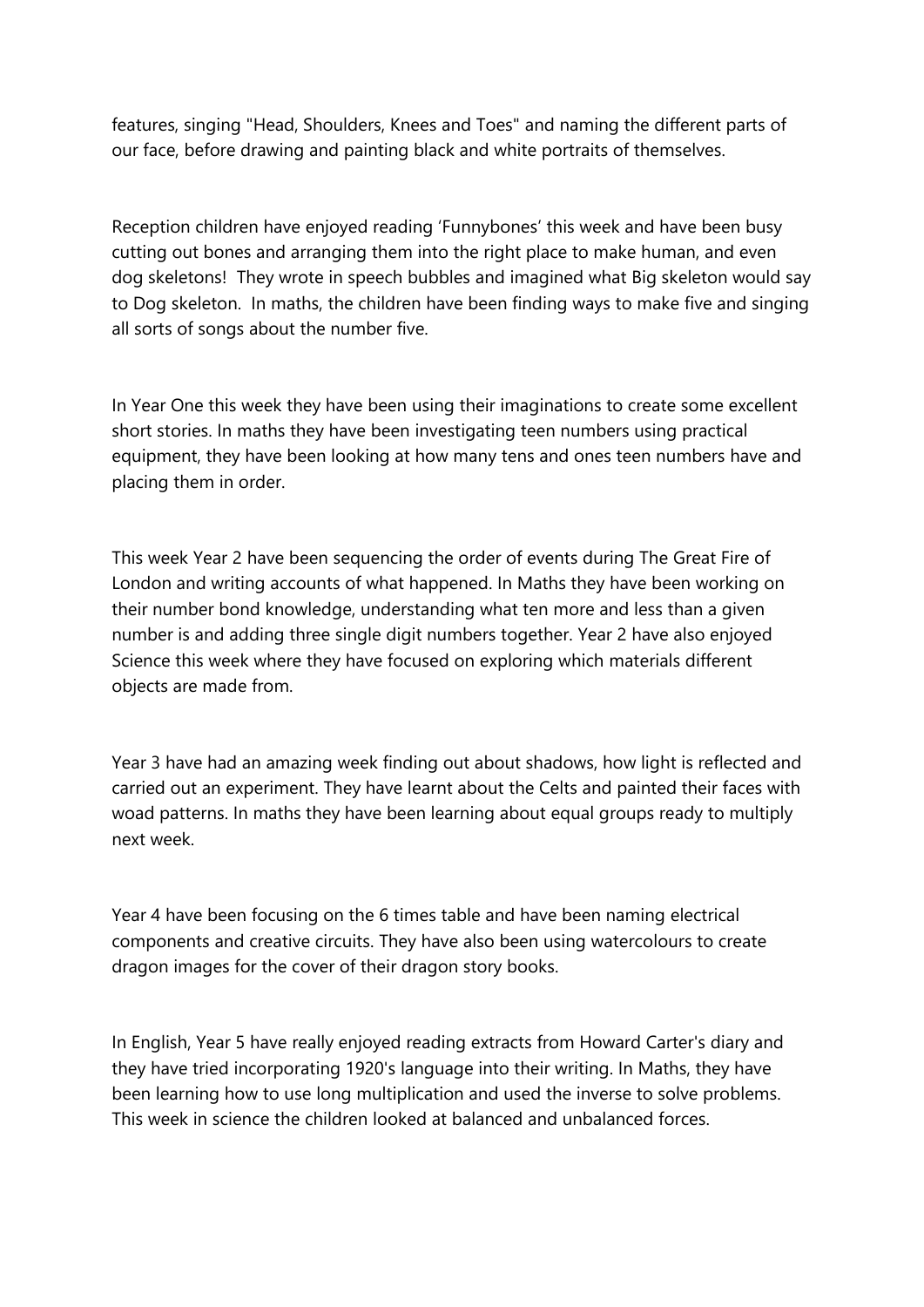Year 6 have been continuing to manipulate fractions, this week looking at multiplying and dividing. In English they have been researching Greek myths.

## **Zambia Shoe Appeal**

Wow what an amazing response. No sooner had I put out the appeal and at least 8 carrier bags of shoes arrived at school. Thank you so much. We will be continuing to collect shoes until next Wednesday, so you have plenty of time to have a good clear out over the weekend. Beverley Simpson called me on Wednesday and she was so delighted with the donations.

# **Christmas Food Appeal**

We will be tugging at your heart and purse strings just twice more before Christmas. We are going to run our own, in school, food appeal this year to support our own families within the school community. Doug, Rob and the Food Bank team are going to help me with this. So within the next week or so we will be sending out an email to explain how you can help and what we will be collecting.

We will then just do a coin collection on Christmas lunch/jumper day (Wednesday 15<sup>th</sup> December) for Save the Children Charity. We do collect old outgrown Christmas jumpers at school so children can borrow one if they do not have one. So when you are sorting for shoes, if you come across any out grown Christmas jumpers please do send them in. Thank you.

# **Spring Bulb Collection**

One of our lovely parents, Aga Simms is going to help us to plant up the wooden planters by the fence, they are looking very sad. If you have any bulbs at home, we would love them please. Please do not go out and buy them but if you have any spare please pop them in the bucket by the main gate. Thank you.

### AHOY Centre

Dear all,

It's been a continuous ask but today is the **LAST DAY** of voting.

Please can I ask you to give this one last push – Vote, Share and promote this as wide as you can.